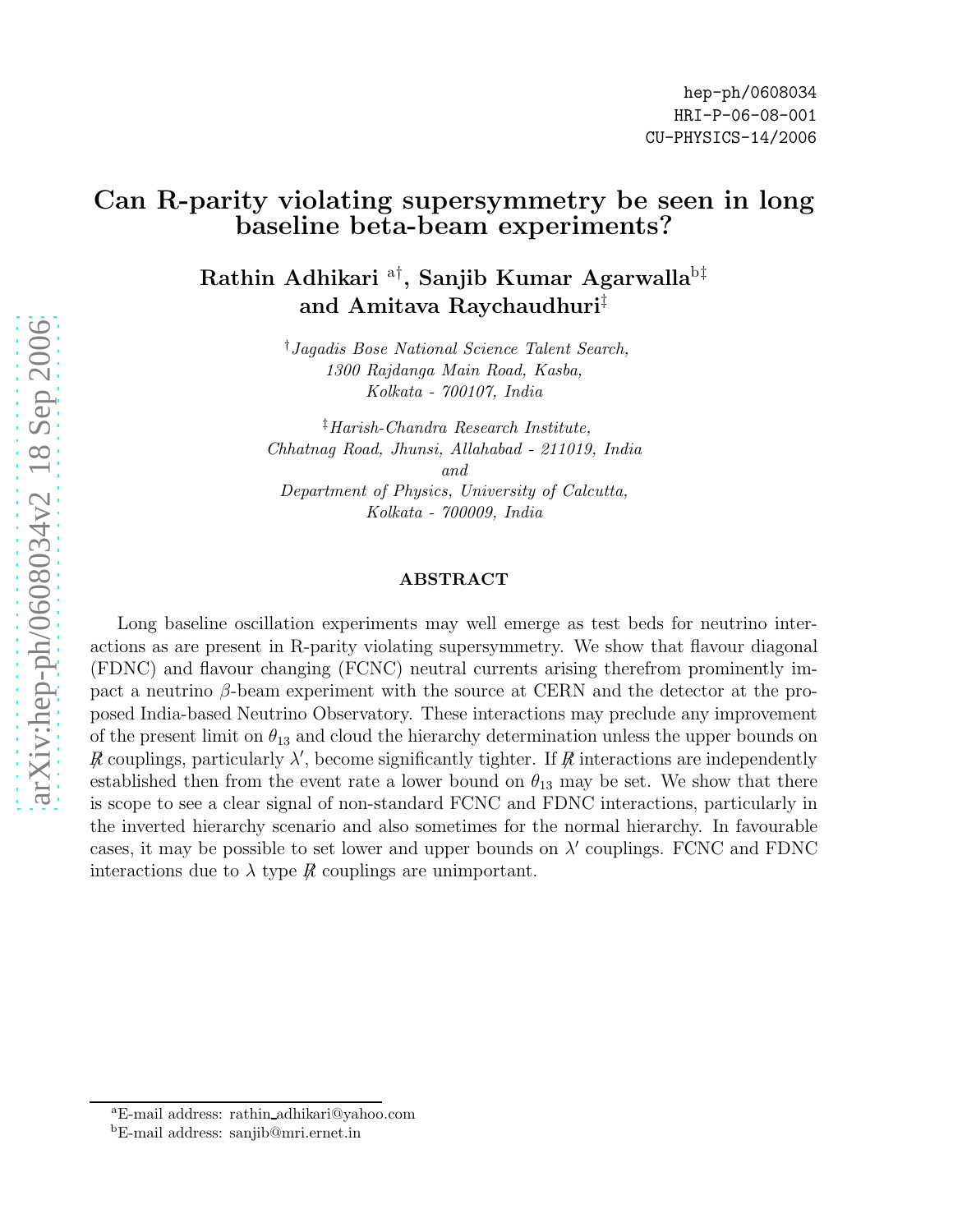## I Introduction

Neutrino physics, a bit player on the physics stage in yesteryears, has now donned a central role. Various experiments on atmospheric [\[1\]](#page-11-0), solar [\[2\]](#page-11-1), reactor [\[3\]](#page-11-2), and long baseline neutrinos [\[4\]](#page-11-3) not only indicate oscillation but also pin down most neutrino mass and mixing parameters – two mass-square differences and two mixing angles. The best-fit [\[5\]](#page-11-4) values with  $3\sigma$  error from atmospheric neutrinos are  $|\Delta m_{23}^2| \simeq 2.12^{+1.09}_{-0.81} \times 10^{-3}$  eV<sup>2</sup>,  $\theta_{23} \simeq 45.0^{\circ}$  $^{+10.55^{\circ}}_{-9.33^{\circ}}$ and from solar neutrinos  $\Delta m_{12}^2 \simeq 7.9^{+1.0}_{-0.8} \times 10^{-5}$  eV<sup>2</sup>,  $\theta_{12}^2 \simeq 33.21^{\circ} + 4.85^{\circ}$ . Here  $\Delta m_{ij}^2 =$  $m_j^2 - m_i^2$ . The sign of  $\Delta m_{23}^2$  is yet unknown and the neutrino mass spectrum will be referred here as normal (inverted) hierarchical if it is positive (negative). Using reactor antineutrinos [\[5,](#page-11-4) [3,](#page-11-2) [6\]](#page-11-5), an upper bound has been set on the third mixing angle at  $3\sigma$  level as  $\sin^2\theta_{13} < 0.044$ resulting in  $\theta_{13}$  < 12.1°. The phase  $\delta$  in the neutrino mixing matrix is not known.

Research in this area is now poised to move into the precision regime. Can we use upcoming neutrino experiments to probe non-standard interactions like  $\mathcal{R}$  supersymmetry? If present, can they become spoilers in attempts to further sharpen the neutrino properties? We attempt to address these issues with a specific experiment as our laboratory.

Long baseline neutrino oscillation experiments using neutrino factories [\[7\]](#page-11-6) and  $\beta$ -beams [\[8,](#page-11-7) [9,](#page-11-8) [10,](#page-11-9) [11\]](#page-11-10) hold promise of refining our knowledge of  $\theta_{13}$ ,  $\delta$ , and the sign of  $\Delta m^2_{23}$ . A possible experiment in this category would use neutrinos from a  $\beta$ -beam from CERN to the proposed India-based Neutrino Observatory [\[12\]](#page-11-11) (INO), a baseline of ∼ 7152 Km. This is the set-up which we consider here. For such an experiment the  $\beta$ -beam is required to be boosted to high  $\gamma$ .

Interaction of neutrinos with matter affect long baseline experiments and this becomes more prominent at higher values of  $\theta_{13}$ . Various authors [\[13\]](#page-11-12) have considered this effect for atmospheric neutrinos.

Apart from the electroweak effects, there may well be non-standard interactions leading to flavour changing as well as flavour diagonal neutral currents (FCNC and FDNC). Here we have in mind interactions with quarks and leptons involving an initial and a final neutrino. If there is no change in the neutrino flavour – as, for example, in  $Z^0$  exchange – this is classified as an FDNC process, while it would be FCNC otherwise. R-parity violating supersymmetric models (RPVSM) [\[14\]](#page-11-13), which have such interactions already built-in<sup>1</sup>, will be the main focus of our work. Very recently a model in which couplings associated with FCNC and FDNC can be quite a bit higher than permitted in RPVSM has also been considered [\[15,](#page-11-14) [16\]](#page-12-0). Naturally, here the matter effect will be further enhanced. However, as RPVSM is a well-studied, renormalizable model which can satisfy all phenomenological constraints currently available, we shall restrict our main analysis only to it and shall make qualitative remarks about the other model, for which our results can be easily extended.

Consequences of FCNC and FDNC for solar and atmospheric neutrinos [\[17,](#page-12-1) [18\]](#page-12-2), and neutrino factory experiments [\[19\]](#page-12-3) have been looked into. Our focus is on β-beam experiments, particularly over a long distance (7152 Km) baseline. Our analysis encompasses both normal and inverted hierarchies and we also incorporate all relevant trilinear R-parity violating couplings leading to FCNC and FDNC. Huber et al [\[20\]](#page-12-4) have a somewhat similar analysis using neutrino beams obtained from muon decays.

The very long baseline from CERN to INO will capture a significant matter effect and offers a scope to signal non-standard interactions. We examine whether the presence of  $\vec{R}$ 

<sup>&</sup>lt;sup>1</sup>e.g. through squark ( $λ'$ -type couplings) or slepton ( $λ$ -type couplings) exchange.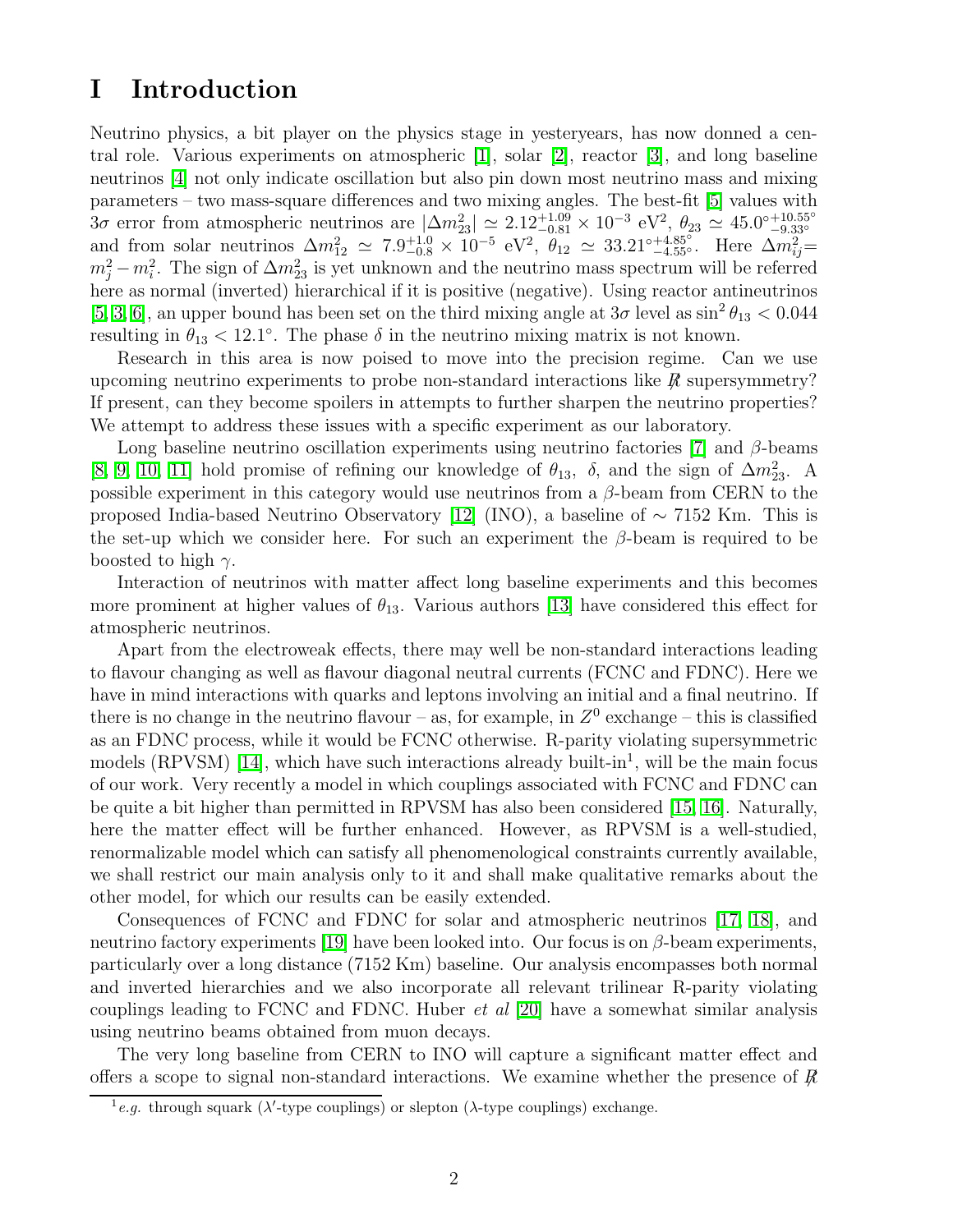interactions will come in the way of constraining the mixing angle  $\theta_{13}$  or unraveling the neutrino mass hierarchy. The possiblity to obtain bounds on some R-parity violating couplings is also probed.

## II β-beams

A beta-beam [\[8\]](#page-11-7), is a pure, intense, collimated beam of electron neutrinos or their antiparticles produced via the beta decay of completely ionized, accelerated radioactive ions circulating in a storage ring [\[21\]](#page-12-5). It has been proposed to produce  $\nu_e$  beams through the decay of highly accelerated <sup>18</sup>Ne ions and  $\bar{\nu}_e$  from <sup>6</sup>He [\[21\]](#page-12-5). More recently, <sup>8</sup>B and <sup>8</sup>Li [\[22\]](#page-12-6) with much larger end-point energy have been suggested as alternate sources since these ions can yield higher energy  $\nu_e$  and  $\bar{\nu}_e$  respectively, with lower values of the Lorentz boost  $\gamma$ . It may be possible to have both beams in the same ring, an arrangement which will result in a  $\nu_e$  as well as a  $\bar{\nu}_e$  beam pointing towards a distant target. In such a set-up the ratio between the boost factors of the two ions is fixed by the  $e/m$  ratios of the ions. Here, we will present our results with the <sup>8</sup>B ion ( $Q = 13.92$  MeV and  $t_{1/2} = 0.77s$ ) taking  $\gamma = 350$ . As we show,  $\gamma \sim 350$  may permit a distinction between matter effects due to Standard Model interactions and those from R-parity violating supersymmetry (SUSY). Details of the neutrino flux from such a  $\beta$ -beam can be found in [\[11\]](#page-11-10).

Using the CERN-SPS at its maximum power, it will be possible to access  $\gamma \sim 250^2$  [\[23\]](#page-12-7). For a medium  $\gamma \sim 500$ , a refurbished SPS with super-conducting magnets or an acceleration technique utilizing the LHC [\[23,](#page-12-7) [24,](#page-12-8) [25\]](#page-12-9) would be required. In the low- $\gamma$  configuration,  $1.1 \times 10^{18}$  useful decays per year can be obtained with <sup>18</sup>Ne ions [\[26,](#page-12-10) [27\]](#page-12-11). We have used this same luminosity for <sup>8</sup>B and higher  $\gamma$  [\[28\]](#page-12-12). This issue is being examined in an on-going dedicated machine study at CERN.

# III R-parity violating Supersymmetry

In supersymmetric theories [\[14\]](#page-11-13), gauge invariance does not imply baryon number (B) and lepton number (L) conservation and, in general, R-parity (defined as  $R = (-1)^{3B+L+2S}$  where  $S$  is the spin) is violated. To maintain consistency with non-observation of fast proton decay etc, in the R-parity violating Minimal Supersymmetric Standard Model (imposing baryon number conservation) one may consider the following superpotential

$$
W_{\mu} = \sum_{i,j,k} \frac{1}{2} \lambda_{ijk} L_i L_j E_k^c + \lambda'_{ijk} L_i Q_j D_k^c + \mu_i L_i H_u,
$$
\n(1)

(suppressing colour and  $SU(2)$  indices) where i, j, k are generation indices. Here  $L_i$  and  $Q_i$ are  $SU(2)$ -doublet lepton and quark superfields respectively;  $E_i$ ,  $D_i$  denote the right-handed  $SU(2)$ -singlet charged lepton and down-type quark superfields respectively;  $H_u$  is the Higgs superfield which gives masses to up-type quarks. Particularly,  $\lambda_{ijk}$  is antisymmetric under the interchange of the first two generation indices. We assume that the bilinear terms have been rotated away with appropriate redefinition of superfields and focus on the two trilinear L-violating terms with  $\lambda$  and  $\lambda'$  couplings. Expanding those in standard four-component

 $^{2}\gamma = 250$  yields too few events in this experiment for the extraction of interesting physics.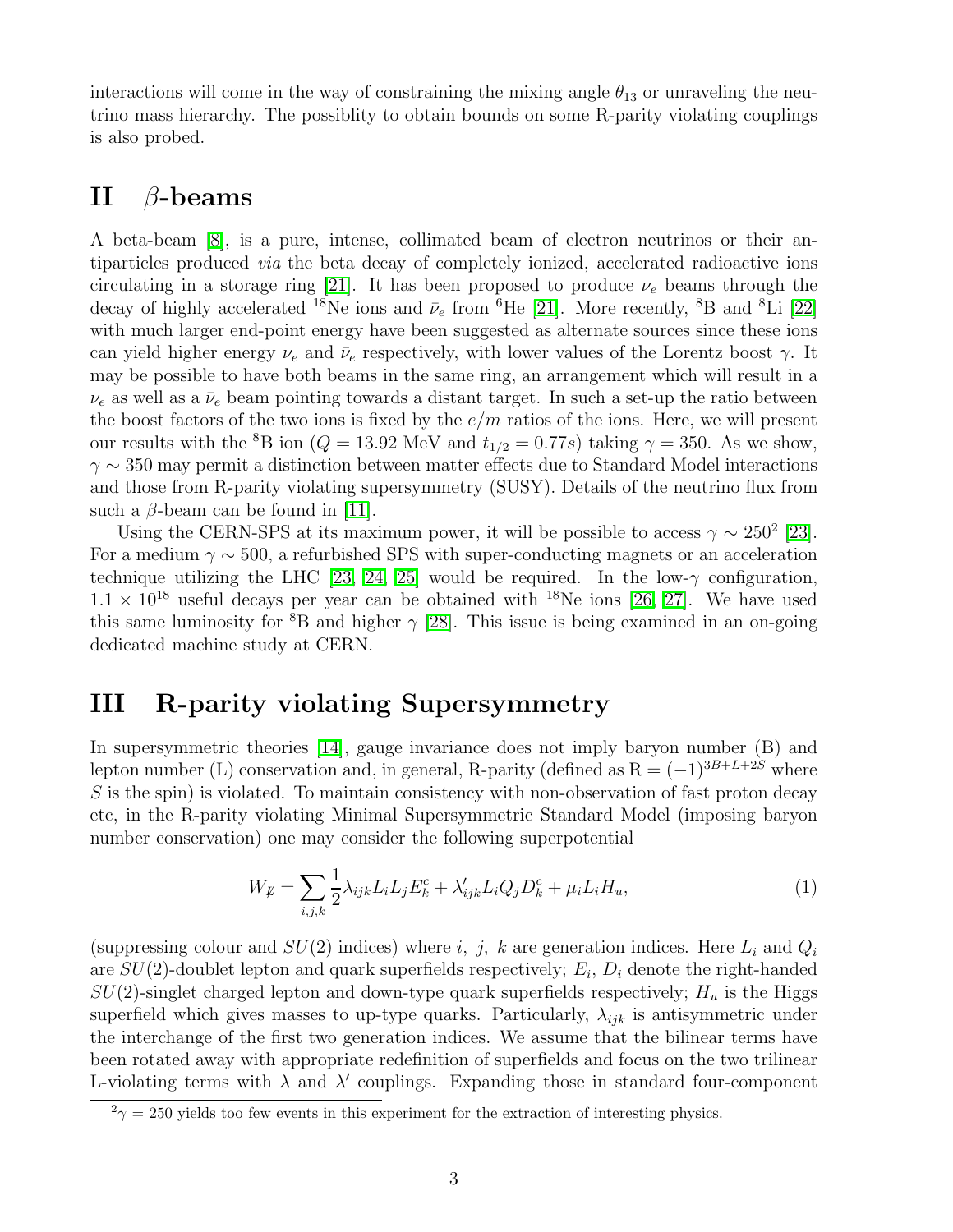Dirac notation, the quark-neutrino interaction lagrangian can be written as:

$$
\mathcal{L}_{\lambda'} = \lambda'_{ijk} \left[ \tilde{d}_L^j \bar{d}_R^k \nu_L^i + (\tilde{d}_R^k)^* (\bar{\nu}_L^i)^c d_L^j \right] + h.c.
$$
 (2)

Above, the sfermion fields are characterized by the tilde sign. The charged lepton interacts with the neutrino *via* 

$$
\mathcal{L}_{\lambda} = \frac{1}{2} \lambda_{ijk} \left[ \tilde{e}_L^j \bar{e}_R^k \nu_L^i + (\tilde{e}_R^k)^* (\bar{\nu}_L^i)^c e_L^j - (i \leftrightarrow j) \right] + h.c,
$$
\n(3)

In what follows, we shall consider these couplings as real but will entertain both positive and negative values. The interactions of neutrinos with electrons and  $d$ -quarks in matter induce transitions (i)  $\nu_i + d \rightarrow \nu_j + d$  and (ii)  $\nu_i + e \rightarrow \nu_j + e$ . (i) is possible through  $\lambda'$  couplings *via* squark exchange for all i, j and through Z exchange for  $i = j$  while (ii) can proceed via W and Z exchange for  $i = j$ , as well as through  $\lambda$  couplings via slepton exchange for all i, j.

### IV Neutrino oscillation probabilities & matter effect

In a three neutrino framework, the neutrino flavour states  $|\nu_{\alpha}\rangle$ ,  $\alpha = e, \mu, \tau$ , are related to the neutrino mass eigenstates  $|\nu_i\rangle$ ,  $i = 1, 2, 3$ , with masses  $m_i$ :

$$
|\nu_{\alpha}\rangle = \sum_{i} U_{\alpha i} |\nu_{i}\rangle \tag{4}
$$

where U is a  $3 \times 3$  unitary matrix which can be expressed as:

$$
U = V_{23}V_{13}V_{12},\tag{5}
$$

where

$$
V_{23} = \begin{pmatrix} 1 & 0 & 0 \\ 0 & c_{23} & s_{23} \\ 0 & -s_{23} & c_{23} \end{pmatrix}; \quad V_{13} = \begin{pmatrix} c_{13} & 0 & s_{13}e^{-i\delta} \\ 0 & 1 & 0 \\ s_{13}e^{i\delta} & 0 & c_{13} \end{pmatrix}; \quad V_{12} = \begin{pmatrix} c_{12} & s_{12} & 0 \\ -s_{12} & c_{12} & 0 \\ 0 & 0 & 1 \end{pmatrix}.
$$
 (6)

 $c_{ij} = \cos \theta_{ij}$ ,  $s_{ij} = \sin \theta_{ij}$  and  $\delta$  denotes the CP violating (Dirac) phase. There may be a diagonal phase matrix on the right containing two more Majorana phases. These are not considered below. Apart from some qualitative remarks, we present our result considering  $\delta = 0$  corresponding to the CP conserving case. In the mass basis of neutrinos

<span id="page-3-0"></span>
$$
M^{2} = \text{diag}(m_{1}^{2}, m_{2}^{2}, m_{3}^{2}) = U^{\dagger} M_{\nu}^{+} M_{\nu} U,
$$
\n(7)

where  $M_{\nu}$  is the neutrino mass matrix in the flavour basis and  $m_1, m_2$ , and  $m_3$  correspond to masses of three neutrinos in the ascending order of magnitudes respectively for the normal hierarchy. If  $m_2 > m_3$ , we have an inverted hierarchy.

The neutrino flavour eigenstates evolve in time as:

$$
i\frac{d}{dt}\begin{pmatrix} \nu_e(t) \\ \nu_\mu(t) \\ \nu_\tau(t) \end{pmatrix} = H\begin{pmatrix} \nu_e(t) \\ \nu_\mu(t) \\ \nu_\tau(t) \end{pmatrix},\tag{8}
$$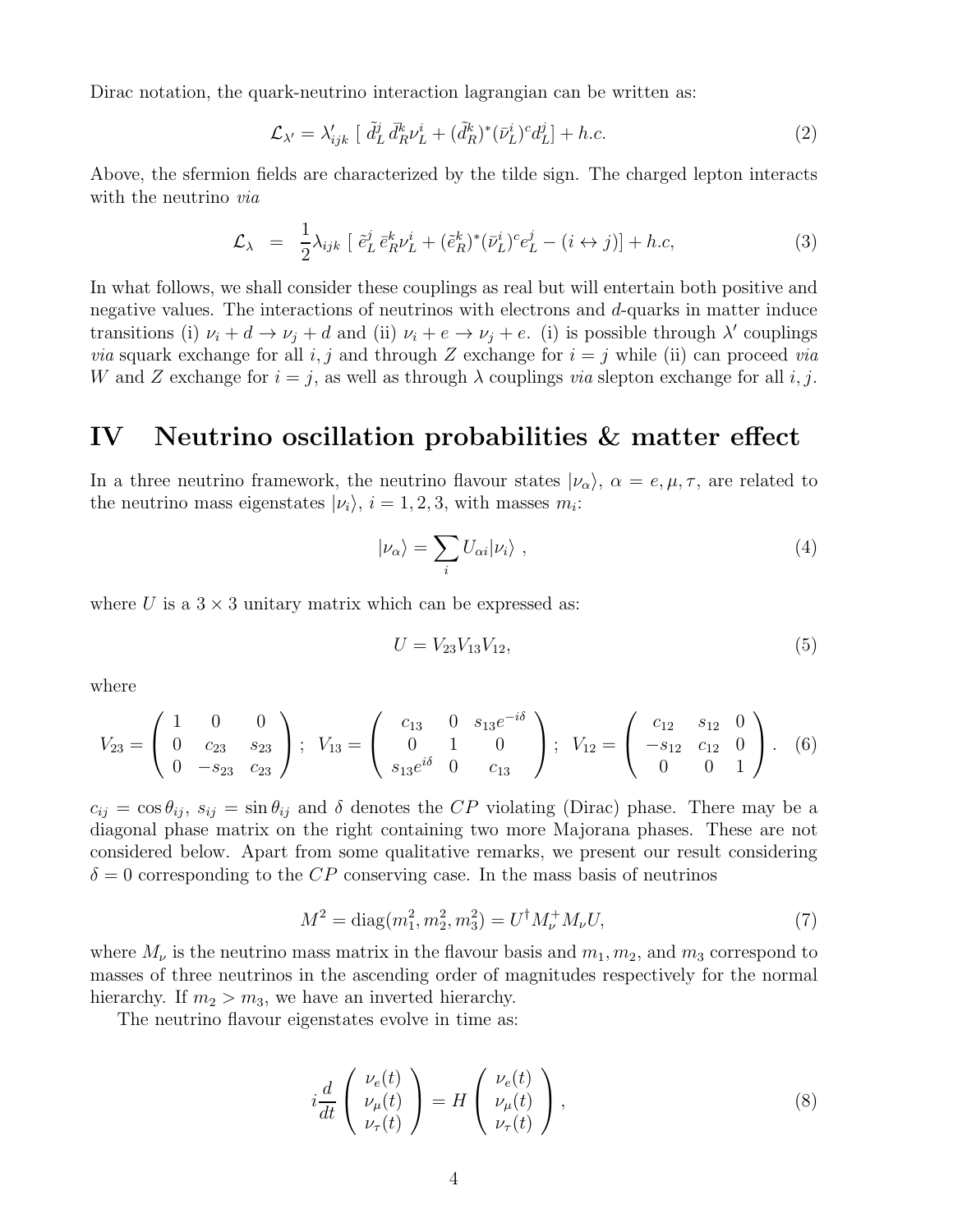where

<span id="page-4-1"></span>
$$
H = E \times \mathbf{1}_{3 \times 3} + U\left(\frac{M^2}{2E}\right)U^{\dagger} + R. \tag{9}
$$

Here E is the neutrino energy while  $\mathbf{1}_{3\times 3}$  is the identity matrix. R is a  $3\times 3$  matrix reflecting the matter effect, absent for propagation in vacuum.

$$
R_{ij} = R_{ij}(SM) + R_{ij}(\lambda') + R_{ij}(\lambda). \tag{10}
$$

Specifically,

$$
R_{ij}(SM) = \sqrt{2}G_F n_e \delta_{ij}(i, j = 1) + \frac{G_F n_n}{\sqrt{2}} \delta_{ij},
$$
\n(11)

$$
R_{ij}(\lambda') = \sum_{m} \left( \frac{\lambda'_{im1} \lambda'_{jm1}}{4m^2(\tilde{d}_m)} n_d + \frac{\lambda'_{im} \lambda'_{j1m}}{4m^2(\tilde{d}_m)} n_d \right),\tag{12}
$$

<span id="page-4-3"></span>
$$
R_{ij}(\lambda) = \sum_{k \neq i,j} \frac{\lambda_{ik1} \lambda_{jkl}}{4m^2(\tilde{l}_k^{\pm})} n_e + \sum_n \frac{\lambda_{i1n} \lambda_{j1n}}{4m^2(\tilde{l}_n^{\pm})} n_e,
$$
\n(13)

where  $G_F$  is the Fermi constant,  $n_e$ ,  $n_n$ , and  $n_d$ , respectively, are the electron, neutron, and down-quark densities in earth matter. Note that  $R$  is a symmetric matrix and also that antineutrinos will have an overall opposite sign for  $R_{ij}$ . Assuming earth matter to be isoscalar,  $n_e = n_p = n_n$  and  $n_d = 3n_e$ . The current bounds on the  $\cancel{R}$  couplings [\[14\]](#page-11-13) imply that the  $\lambda'$  induced contributions to  $R_{11}$ ,  $R_{12}$  and  $R_{13}$  are several orders less than  $\sqrt{2}G_{F}n_{e}$ . We neglect those terms in our analysis. The upper bounds on all couplings in  $R_{ij}(\lambda)$  are also very tight [\[14\]](#page-11-13) in comparison to  $\sqrt{2}G_{F}n_{e}$  and their effect will be discussed later. So, first we consider, in addition to the Standard Model contribution, only

$$
R_{23} = R_{32} = \frac{n_d}{4m^2(\tilde{d}_m)} \left( \lambda'_{2m1} \lambda'_{3m1} + \lambda'_{21m} \lambda'_{31m} \right),
$$
  
\n
$$
R_{22} = \frac{n_d}{4m^2(\tilde{d}_m)} \left( \lambda'_{2m1}^2 + \lambda'_{21m}^2 \right), \quad R_{33} = \frac{n_d}{4m^2(\tilde{d}_m)} \left( \lambda'_{3m1}^2 + \lambda'_{31m}^2 \right),
$$
\n(14)

<span id="page-4-0"></span>which are comparable to  $\sqrt{2}G_F n_e$ . One can see from eq. [\(14\)](#page-4-0) that  $R_{23} \neq 0$  implies both  $R_{22}$ and  $R_{33}$  are non-zero<sup>3</sup>.

The current bounds on the relevant couplings are as follows [\[14\]](#page-11-13):

$$
|\lambda'_{221}, \lambda'_{231}| < 0.18; \ |\lambda'_{21m}| < 0.06; \ |\lambda'_{331}| < 0.58; \ |\lambda'_{321}| < 0.52; \ |\lambda'_{31m}| < 0.12, \tag{15}
$$

<span id="page-4-2"></span>for down squark mass  $m_{\tilde{d}} = 100 \text{ GeV}$ . The chosen limits on  $\lambda'_{21m}$  and  $\lambda'_{31m}$  do not conflict with the ratio  $R_{\tau\pi} = \Gamma(\tau \to \pi\nu_{\tau})/\Gamma(\pi \to \mu\bar{\nu}_{\mu})$  [\[14\]](#page-11-13). However, the recently published BELLE bound on the mode  $\tau \to \mu \pi^0$  [\[29\]](#page-12-13) tightly constrains precisely those products of the  $\lambda'$  couplings which enter in  $R_{23} = R_{32}$  in eq. [\(14\)](#page-4-0). It has been shown that  $|\lambda'_{21m}\lambda'^*_{31m}|$  and  $|\lambda'_{2m1}\lambda'^*_{3m1}|$  both must be  $\langle 1.8 \times 10^{-3} (\frac{\tilde{m}}{100 \text{ GeV}})^2]$  [\[30\]](#page-12-14). This effectively makes  $R_{23}$  negligible for our purposes.

In general, it is cumbersome to write an analytical form of the probability of neutrino oscillation in the three-flavour scenario with matter effects. However, under certain reasonable approximations it is somewhat tractable. Firstly, a constant matrix can be extracted from  $M^2$  in eqs. [\(7\)](#page-3-0) and [\(9\)](#page-4-1). Also for the energies and baselines under consideration,

<sup>3</sup>However, in other models [\[15\]](#page-11-14) this may not be the case.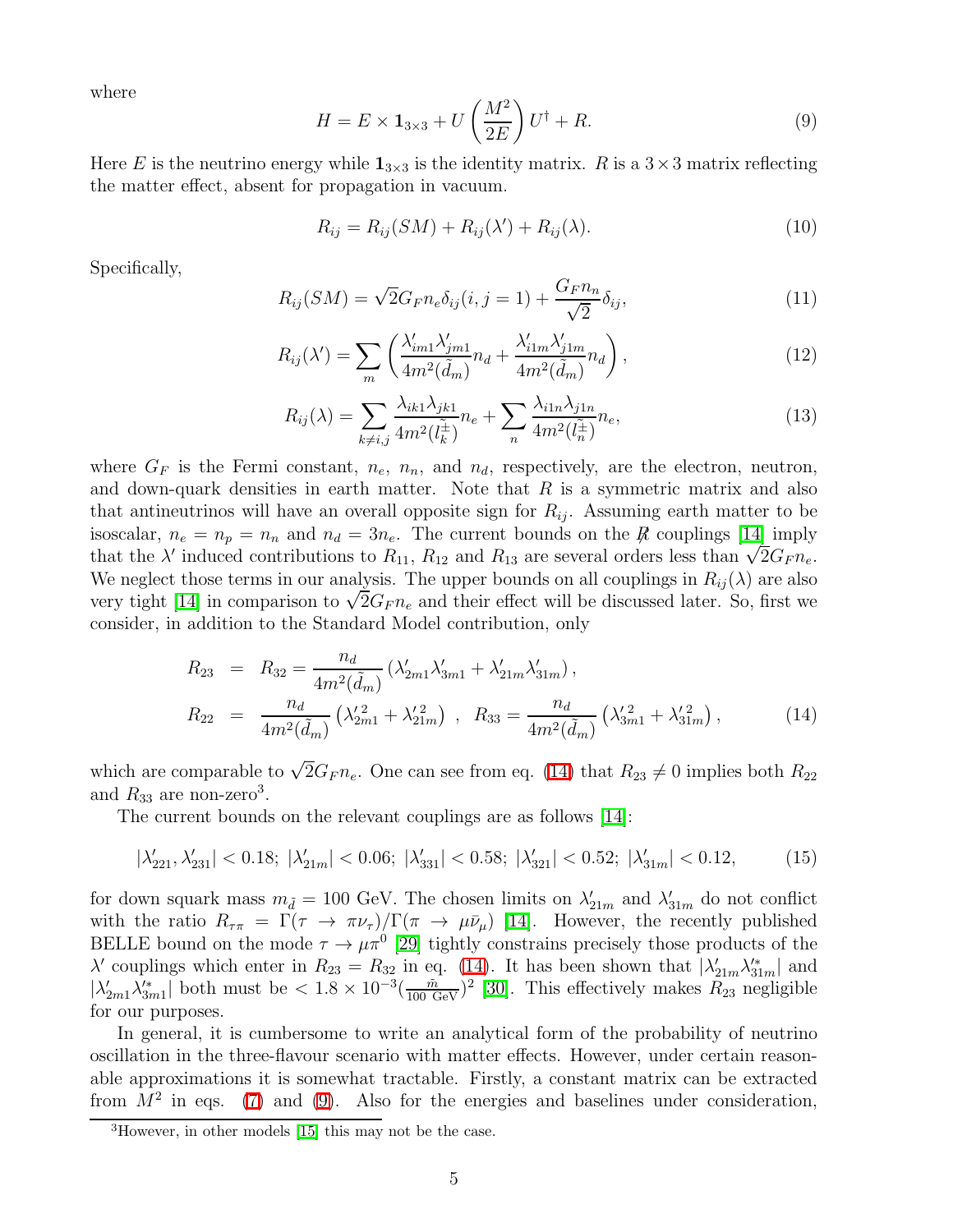$\Delta m_{12}^2 L/E \ll 1$ . Under this approximation, the  $V_{12}$  part of U drops out from eq. [\(9\)](#page-4-1). With these modifications, the effective mass squared matrix is:

$$
\frac{\tilde{M}^2}{2E} = H - (E + \frac{G_F n_n}{\sqrt{2}}) \mathbf{1}_{3 \times 3}.
$$
\n(16)

<span id="page-5-1"></span>In the special case where  $R_{22} = R_{33}$ , if one uses the best-fit value of the vacuum mixing angle  $\theta_{23} = \pi/4$  then the neutrino mass squared eigenvalues are:

$$
\left(\frac{\tilde{M}_2^2}{2E}\right) = R_{22} - R_{23}, \quad \left(\frac{\tilde{M}_{1,3}^2}{2E}\right) = \frac{1}{2} \left(\frac{\Delta m_{13}^2}{2E} + R_{11} + R_{22} + R_{23} \mp A\right), \tag{17}
$$

where

$$
A = \left[ \left( \frac{\Delta m_{13}^2}{2E} \right)^2 + \left( -R_{11} + R_{22} + R_{23} \right)^2 - 2 \frac{\Delta m_{13}^2}{2E} \cos 2\theta_{13} \left( R_{11} - R_{22} - R_{23} \right) \right]^{1/2} . \tag{18}
$$

The matter induced neutrino mixing matrix is given by

$$
U^{m} = \begin{pmatrix} U_{11}^{m} & 0 & U_{13}^{m} \\ N_{1} & -\frac{1}{\sqrt{2}} & N_{3} \\ N_{1} & \frac{1}{\sqrt{2}} & N_{3} \end{pmatrix}.
$$
 (19)

Here

<span id="page-5-0"></span>
$$
N_{1,3} = \left[ \frac{2\left(-R_{11} + R_{22} + R_{23} + \frac{\Delta m_{13}^2}{2E} \cos 2\theta_{13} \pm A\right)^2}{\left(\frac{\Delta m_{13}^2}{2E}\right)^2 \sin^2 2\theta_{13}} + 2 \right]^{-1/2},\tag{20}
$$

where  $N_1$  ( $N_3$ ) corresponds to  $+(-)$  sign in the above expression. Neglecting the CP phase in the standard parametrization of  $U^m$ , one may write  $U_{13}^m = \sin \theta_{13}^m$  and  $U_{23}^m = \sin \theta_{23}^m \cos \theta_{13}^m$ . From eq. [\(19\)](#page-5-0) it follows that  $\theta_{23}^m = \theta_{23}$ , the vacuum mixing angle.  $\theta_{13}^m$ , on the other hand, changes from its vacuum value and it is  $\pi/4$  for

<span id="page-5-2"></span>
$$
R_{11} - R_{22} - R_{23} = \frac{\Delta m_{13}^2}{2E} \cos 2\theta_{13}.
$$
 (21)

In the absence of non-standard interactions,  $R_{22} = R_{23} = R_{33} = 0$  and  $R_{11} = \sqrt{2}G_F n_e$ , this is the well-known condition for matter induced maximal mixing. Since in eq. [\(19\)](#page-5-0)  $U_{12}^m = 0$ , in the  $\nu_e$  to  $\nu_\mu$  oscillation probability the terms involving  $(\tilde{M}_2^2 - \tilde{M}_1^2)$  and  $(\tilde{M}_3^2 - \tilde{M}_2^2)$  will not survive and we get:

$$
P_{\nu_e \to \nu_\mu} = 4 \ (U_{13}^m)^2 \ (U_{23}^m)^2 \ \sin^2(1.27 \ A \ L), \tag{22}
$$

where  $E, \Delta m_{13}^2$  and L are expressed in GeV, eV<sup>2</sup>, and Km, respectively. This expression is also valid for antineutrinos. Using eqs. [\(17\)](#page-5-1) and [\(19\)](#page-5-0) one can easily obtain the oscillation probabilities for other channels.

We use the above analytical formulation as a cross-check on our numerical results. For example, Fig. [1,](#page-6-0) which shows the variation of  $P_{\nu_e \to \nu_\mu}$  as a function of the energy, is obtained using the full matter-induced three-flavour neutrino propagation including non-standard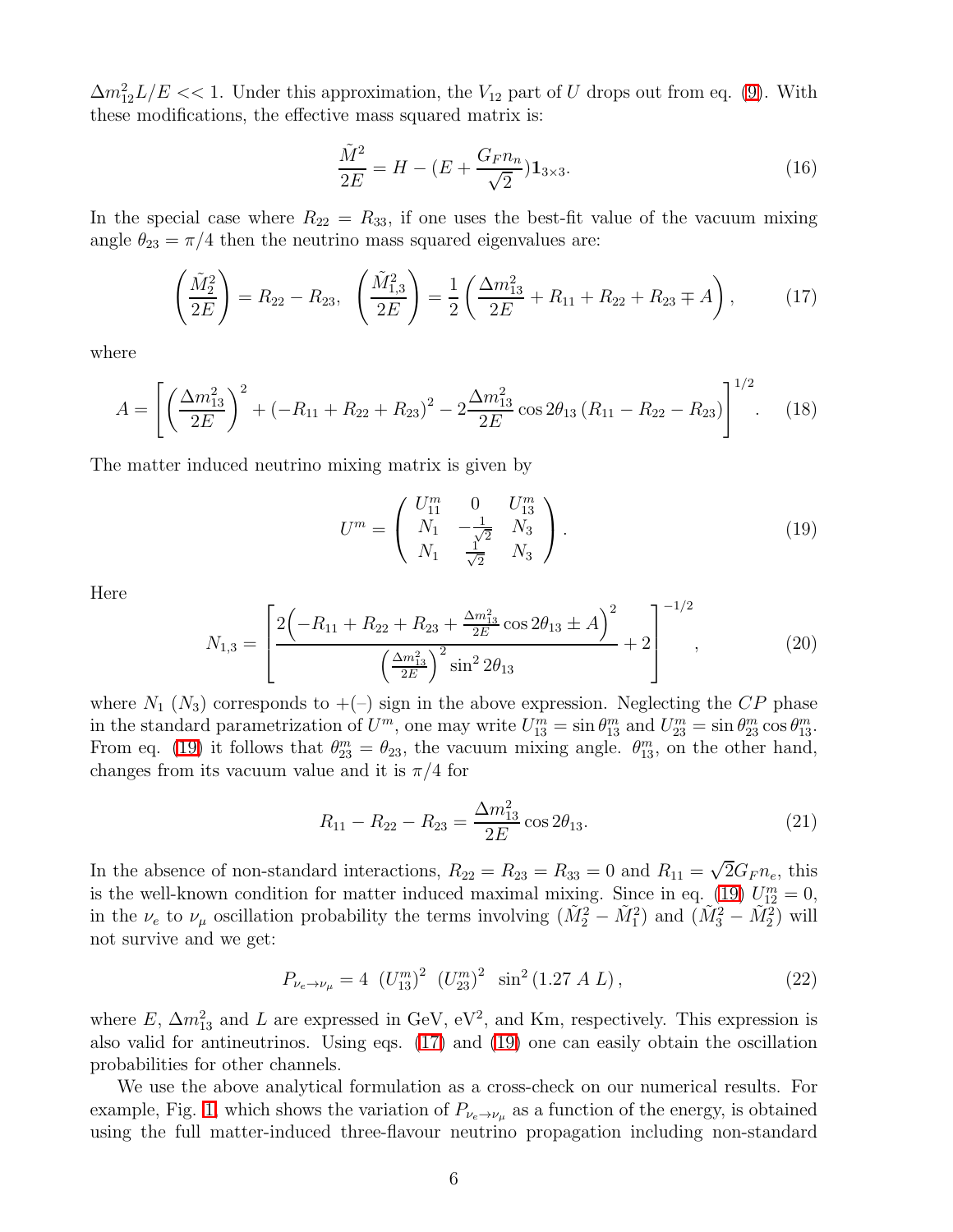

<span id="page-6-0"></span>Figure 1:  $P_{\nu_e\to\nu_\mu}$  for the normal and inverted mass hierarchies. SM corresponds to only standard electroweak interactions. The values of  $\lambda'$  are given in parantheses.  $m$  can take any value,  $n=2$  or 3.

interactions. The range of energy is chosen in line with the discussions in the rest of the paper. The probability falls with decreasing  $\theta_{13}$  and, for illustration, we have chosen a value in the middle of its permitted range. The purpose of Fig. [1](#page-6-0) is twofold: (a) to show how the distinguishability between the normal and inverted hierarchies may get blurred by the RPVSM interactions, and (b) how irrespective of the hierarchy chosen by Nature the results may be completely altered by the presence of these interactions. Each panel of Fig. [1](#page-6-0) has three curves: the solid line (only electroweak interactions), dot-dashed line (in addition,  $R_{33}$ ) gets a non-zero RPVSM contribution), and dashed line  $(R_{22} = R_{33}$  are nonzero, in addition to the electroweak contribution). Only in the last case is the analytical formula we have presented above applicable. We find excellent agreement. Two aspects of the results are worth pointing out.

First, in the absence of non-Standard interactions, for an inverted hierarchy the resonance condition eq. [\(21\)](#page-5-2) is not satisfied and the oscillation probability is negligible (right panel solid line). This could be altered prominently by the RPVSM interactions (dot-dashed curve) so that the distinguishability between the two hierarchy scenarios may well get marred by  $R$  SUSY.

Secondly, for the normal hierarchy, it is seen that the peak in the probability may shift to a different energy in the presence of the RPVSM interactions. This is because the condition for maximal mixing in eq. [\(21\)](#page-5-2) is affected by the R interactions. For the inverted hierarchy, the oscillation probability is considerably enhanced for some energies. Thus, physics expectations for both hierarchies will get affected by RPVSM.

In the following section we dwell on the full impact of this physics on a long baseline  $\beta$ -beam experiment.

### V Results

We consider a long baseline experiment with a  $\nu_e$  β-beam source. β-beams producing  $\bar{\nu}_e$ are also very much under consideration. Broadly speaking, the results obtained for a  $\nu_e$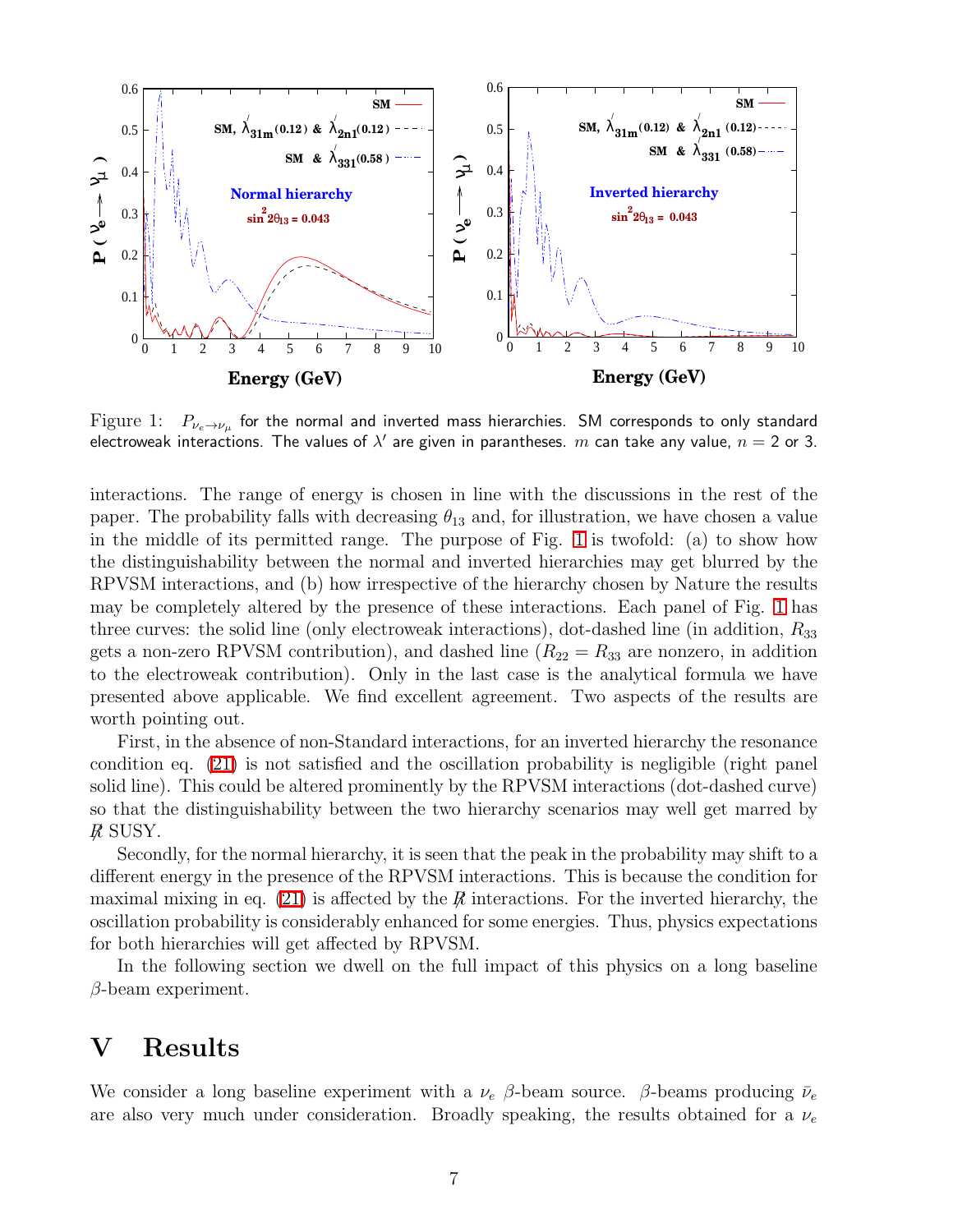beam with a normal (inverted) hierarchy are similar to that with a  $\bar{\nu}_e$  beam for an inverted (normal) hierarchy but details do differ.

The average energy of the  $\nu_e$  beam in the lab frame is  $\langle E \rangle = 2\gamma E_{cms}$ , where  $E_{cms}$  is the mean center-of-mass neutrino energy. With  $\gamma = 350$  and  $Q = 13.92$  MeV for an  ${}^{8}B$ source,  $\langle E \rangle \simeq 5$  GeV. The proposed ICAL detector at INO [\[12\]](#page-11-11) consists of magnetized iron slabs with glass resistive plate chambers as interleaved active detector elements. We present results for a 50 Kt iron detector with energy threshold 2 GeV. As signature of  $\nu_e \rightarrow \nu_\mu$ oscillation, prompt muons will appear<sup>4</sup>. Their track reconstruction will give the direction and energy of the incoming neutrino. ICAL has good charge identification efficiency ( $\sim 95\%$ ) and a good energy resolution  $\sim 10\%$  above 2 GeV. Details about the detector and neutrino nucleon cross sections may be found in [\[11\]](#page-11-10). For the cross section we include contributions from quasi-elastic, single pion, and deep inelastic channels. For our chosen high threshold (2 GeV), the contribution from the deep inelastic channel is relatively large. For the CERN-INO baseline, the averaged matter density is 4.21 g cm−<sup>3</sup> . We use best-fit values of vacuum neutrino mixing parameters as mentioned in the Introduction. All the presented results are based on a five-year ICAL data sample<sup>5</sup>.

At the production and detection levels, FCNC and FDNC effects can change the spectrum and detection cross sections by a small  $(\leq 0.1\%)$  amount but this would not alter the conclusions. At the source and detector, they may also mimic the oscillation signal itself, but these effects are tiny<sup>6</sup> ( $\sim$   $\mathcal{O}(10^{-14})$ ). Here we discuss how FCNC and FDNC may significantly modify the propagation of neutrinos through matter over large distances.

#### V.1 Extraction of  $\theta_{13}$  and determination of hierarchy

If neutrinos have only Standard Model interactions then the expected number of muon events is fixed<sup>7</sup> for a particular value of  $\theta_{13}$  with either normal or inverted hierarchy as may be seen from the solid lines in Fig. [2.](#page-8-0) The vast difference for the alternate hierarchies picks out such long baseline experiments as good laboratories for addressing this open question of the neutrino mass spectrum.

If non-standard interactions are present then, depending on their coupling strength, the picture can change dramatically. In Fig. [2,](#page-8-0) the shaded region corresponds to the allowed values when SUSY FCNC and FDNC interactions are at play. It is obtained by letting the  $\lambda'$  couplings<sup>8</sup> vary over their entire allowed range – both positive and negative – given in eq. [\(15\)](#page-4-2), subject to the further constraints on particular products.

It is seen that to a significant extent the distinguishability of the two hierarchies is obstructed by the  $\vec{R}$  interactions unless the number of events is more than about 60. Also, the one-to-one correspondence is lost between  $\theta_{13}$  and the number of events and, at best, a lower bound can now be placed on  $\theta_{13}$  from the observed number. Of course, if the neutrino mass hierarchy is known from other experiments, then this lower bound can be strengthened, especially for the inverted hierarchy.

<sup>&</sup>lt;sup>4</sup>The  $\nu_e \rightarrow \nu_\tau \rightarrow \tau \rightarrow \mu$  route is suppressed by phase space for  $\tau$  production and the branching ratio for the decay. It contributes at a few per cent level to the signal.

<sup>5</sup>Backgrounds can be eliminated by imposing directionality cuts. The detector is assumed to be of perfect efficiency.

<sup>&</sup>lt;sup>6</sup>This is due to the very tight constraints from  $\mu \to e$  transition limits in atoms [\[31\]](#page-12-15).

<sup>&</sup>lt;sup>7</sup>Recall we assume that, but for  $\theta_{13}$  and the mass hierarchy, the other neutrino mass and mixing parameters are known.

<sup>&</sup>lt;sup>8</sup>In fact, we have chosen the subscript m in the  $\lambda'$  couplings in eq. [\(14\)](#page-4-0) to be any one of 1,2, or 3.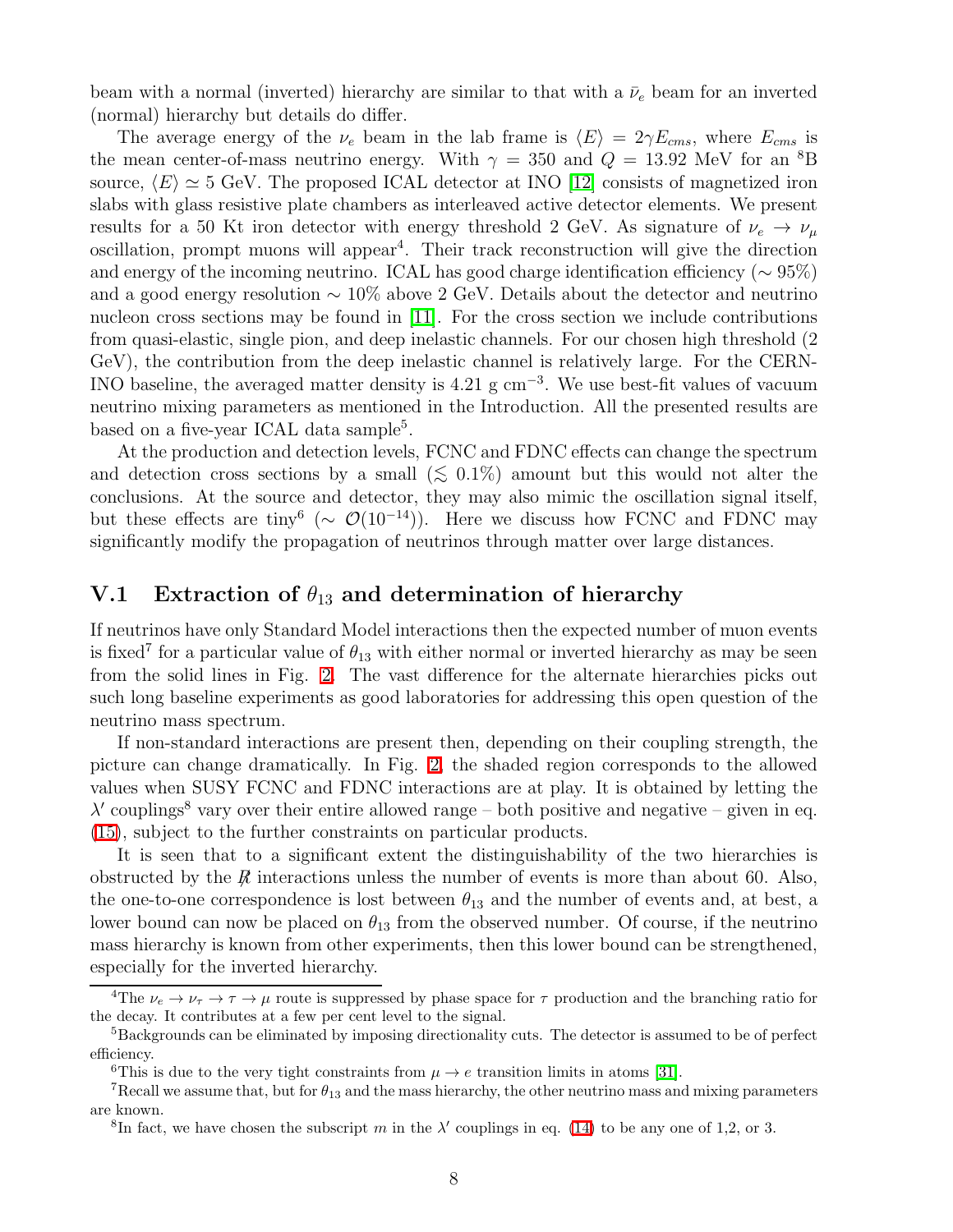

<span id="page-8-0"></span>Figure 2: Number of muon events for normal and inverted mass hierarchies as a function of  $\sin^2 2\theta_{13}$ for a five-year ICAL run. The solid lines correspond to the absence of any non-Standard neutrino interaction. The shaded area is covered if the  $\lambda'$  couplings are varied over their entire allowed range.

It is also noteworthy that for some values of  $\lambda'$ -couplings there may be more events than can be expected from the Standard Model interactions, no matter what the value of  $\theta_{13}$ . Thus, observation of more than 161 (5) events for the normal (inverted) hierarchy would be a clear signal of new physics.

### $\rm V.2 \quad$  Constraining  $\lambda'$

If  $\theta_{13}$  is determined from other experiments then it will be easier to look for non-standard signals from this  $\beta$  beam experiment. However, even if the precise value remains unknown at the time, considering the upper bound on  $\theta_{13}$  one may tighten the constraints on the  $\lambda'$  couplings. Fig. [2](#page-8-0) reflects the overall sensitivity of the event rate to the  $\beta$  interactions obtained by letting all RPVSM couplings vary over their entire allowed ranges. In this subsection, we want to be more specific and ask how the event rate depends on any chosen  $\lambda'$  coupling.

At the outset, it may be worth recalling that the BELLE bound on  $\tau \to \mu \pi^0$  [\[29\]](#page-12-13) severely limits the products  $\lambda'_{2m1}\lambda'_{3m1}$  and  $\lambda'_{21m}\lambda'_{31m}$ . Thus,  $R_{23}$  can be dropped in the effective neutrino mass matrix eq. [\(9\)](#page-4-1). If only  $\lambda'_{2m1}$  and/or  $\lambda'_{21m}$  ( $\lambda'_{3m1}$  and/or  $\lambda'_{31m}$ ) is non-zero, then  $R_{22}$  ( $R_{33}$ ) alone receives an RPVSM contribution. Both  $R_{22}$  and  $R_{33}$  can be simultaneously non-zero if  $\lambda'_{21m}$  and  $\lambda'_{3m1}$  (or  $\lambda'_{2m1}$  and  $\lambda'_{31m}$ ) are non-zero at the same time.

In the light of this, we consider the situation where only of the above  $\mathbb R$  coupling is nonzero. In such an event, only one of  $R_{22}$ ,  $R_{33}$  is non-zero. The dependence of the number of events on a non-zero  $\lambda'_{331}$  or  $\lambda'_{2m1}$ , for a chosen  $\sin^2 2\theta_{13}$ , can be seen from Fig. [3.](#page-9-0) In this figure, we use the fact that if only one of these  $\cancel{R}$  couplings is non-zero, it appears in the results through  $|\lambda'|$ . For the normal hierarchy, the curves for  $\lambda'_{2m1}$ , for  $m = 2,3$ , are terminated at the maximum allowed value of 0.18. Fig. [3](#page-9-0) can also be used for  $\lambda'_{321}$ ,  $\lambda'_{31m}$  and  $\lambda'_{21m}$ , bearing in mind their different upper bounds. For the inverted hierarchy, the number of events is small for  $\lambda'_{2m1}$  and  $\lambda'_{21m}$  and insensitive to the magnitude of the coupling. These are not shown. It is seen that for the normal hierarchy there is a good chance to determine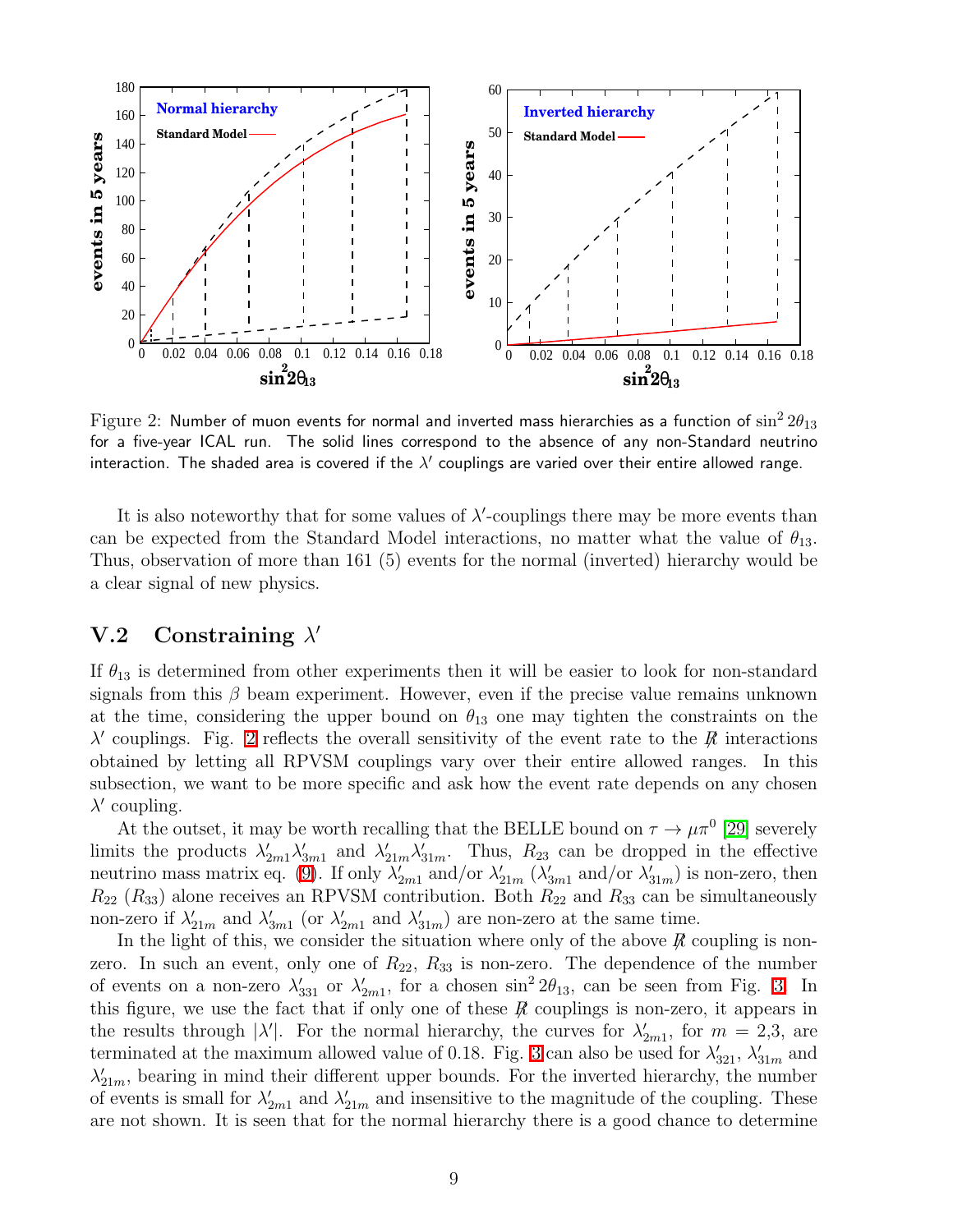

<span id="page-9-0"></span>Figure 3: The number of events as a function of a coupling  $|\lambda'|$ , present singly, for the normal (left panel) and inverted (right panel) hierarchies. The thick (thin) lines are for  $|\lambda'_{331}|$  ( $|\lambda'_{2m1}|$ ,  $m=$ 2,3).The chosen  $\sin^2 2\theta_{13}$  are indicated next to the curves.

the  $\vec{R}$  couplings from the number of events. In fact, if the number of events is less than about 50 there is a disallowed region for  $|\lambda'|$ , while for larger numbers there is only an upper bound. For the inverted hierarchy, more than about five events will set a lower bound on the coupling.

#### V.3 Effect of  $\lambda$

The  $\lambda$  couplings which can contribute in eq. [\(13\)](#page-4-3) have strong existing bounds [\[14\]](#page-11-13) and their contribution to R is rather small in comparison to  $\sqrt{2}G_{F}n_e$ . Among them, the bounds  $\lambda_{121}$  < 0.05 and  $\lambda_{321}$  < 0.07 for  $m_{\tilde{l}} = 100 \text{ GeV}$  are relatively less stringent [\[14\]](#page-11-13). We show their very modest impact in Fig. [4.](#page-10-0) It is clear from this figure that (a) the  $\lambda$ -type couplings cannot seriously deter the extraction of  $\theta_{13}$  or the determination of the neutrino mass hierarchy, and (b) when  $\theta_{13}$  is known in future it will still not be possible to constrain these couplings through long baseline experiments.

### VI Conclusions

R-parity violating supersymmetry is among several extensions of the Standard Model crying out for experimental verification. The model has flavour diagonal and flavour changing neutral currents which can affect neutrino masses and mixing and can leave their imprints in long baseline experiments. This is the focus of this work.

We consider a  $\beta$ -beam experiment with the source at CERN and the detector at INO. We find that the R interactions may obstruct a clean extraction of the mixing angle  $\theta_{13}$  or determination of the mass hierarchy unless the bounds on the  $\lambda'$  couplings are tightened.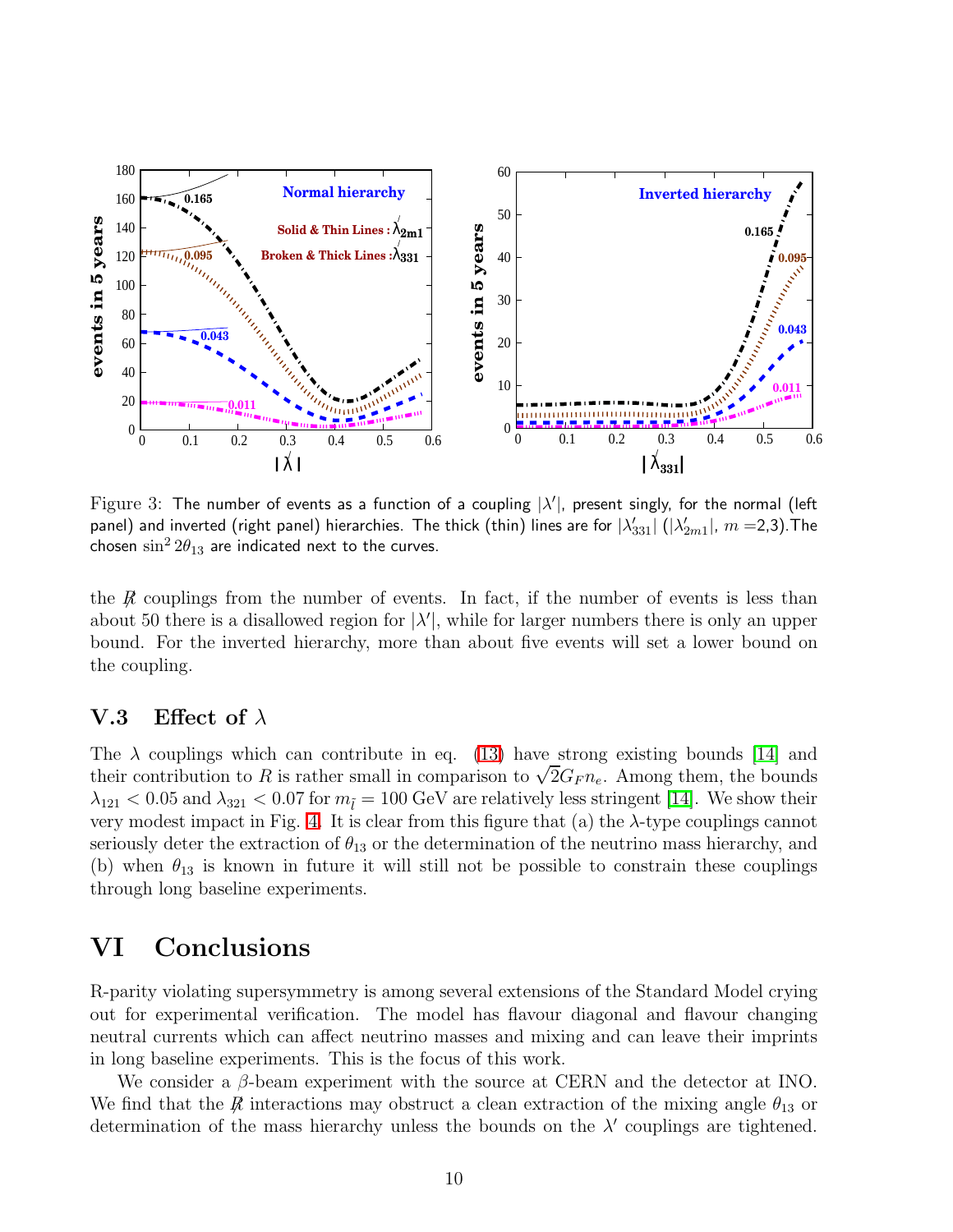

<span id="page-10-0"></span>Figure 4: Number of muon events for normal and inverted mass hierarchies as a function of  $\sin^2 2\theta_{13}$ for a five-year ICAL run. The solid lines correspond to the absence of any non-Standard neutrino interaction. The shaded area is covered if the  $\lambda$  couplings are varied over their entire allowed range.

On the other hand, one might be able to see a clean signal of new physics. Here, the long baseline comes as a boon over experiments like MINOS which cover shorter distances. Two experiments of these contrasting types, taken together, can expose the presence of a non-standard interaction like RPVSM.

There are other non-standard models [\[15\]](#page-11-14) where four-fermion neutrino couplings with greater strength have been invoked. The signals we consider will be much enhanced in such cases.

Our results are presented for the CP conserving case. As  $\theta_{13}$  is small, the CP violating effect is expected to be suppressed. We have checked this for the Standard Model, where the 'magic' nature of the baseline [\[32\]](#page-12-16) also plays a role.

Finally, in this paper we have restricted ourselves to a  $\beta$ -beam neutrino source. Much the same could be done for antineutrinos as well; then the signs of all terms in  $R$  – see eq. [\(9\)](#page-4-1) – will be reversed. It follows from eq. [\(21\)](#page-5-2) that  $\theta_{13}^m$  can then be maximal only for the inverted hierarchy and as such more events are expected here than in the normal hierarchy. Broadly, results similar to the ones presented here with neutrinos can be obtained with antineutrinos if normal hierarchy is replaced by inverted hierarchy and vice-versa.

#### Acknowledgments

R. Adhikari acknowledges hospitality of the Harish-Chandra Research Institute under the DAE X-th plan project on collider physics while this work was done.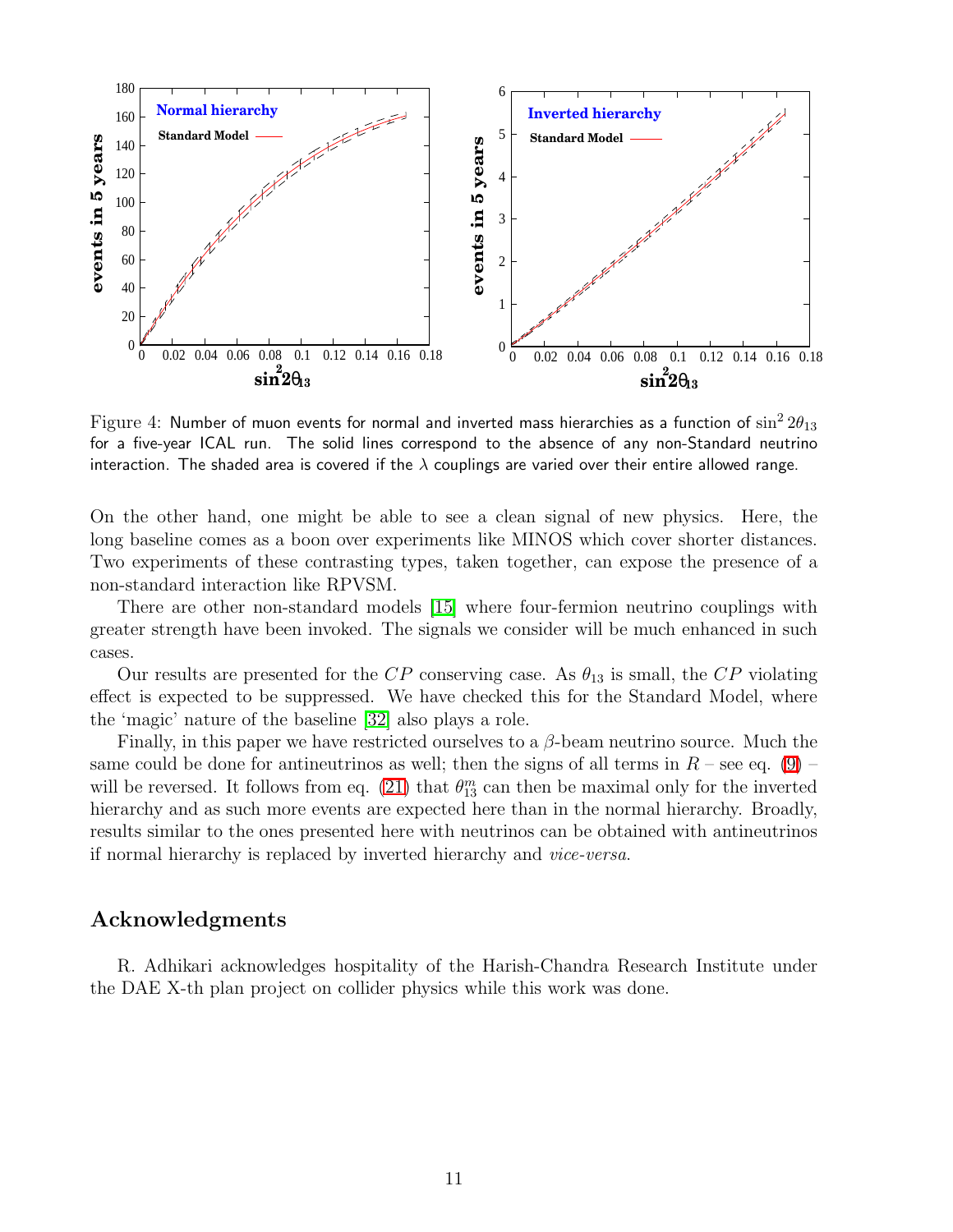# <span id="page-11-0"></span>References

- [1] Y. Ashie et al. (Super-Kamiokande Collaboration), Phys. Rev. Lett. 93 101801 (2004); M. Ishitsuka (Super-Kamiokande Collaboration), NOON2004, The 5th Workshop on "Neutrino Oscillations and their origin", 11-15 February, 2004, Tokyo, Japan; Y. Ashie et al. (Super-Kamiokande Collaboration), Phys. Rev. D 71, 112005 (2005).
- <span id="page-11-1"></span>[2] Y. Fukuda et al. (Super-Kamiokande Collaboration), Phys. Rev. Lett. 81, 1158 (1998); Phys. Rev. Lett. 82, 1810 (1999); Phys. Rev. Lett. 82, 2430 (1999); S. Fukuda et al. (Super-Kamiokande Collaboration), Phys. Rev. Lett. 86, 5651 (2001); Phys. Rev. Lett. 86, 5656 (2001); Phys. Lett. **B 539**, 179 (2002); Q. R. Ahmad *et al.* (SNO Collaboration), Phys. Rev. Lett. 87, 071301 (2001); Phys. Rev. Lett. 89, 011301 (2002); Phys. Rev. Lett. 89, 011302 (2002); S. N. Ahmed et al. (SNO Collaboration), Phys. Rev. Lett. **92**, 181301 (2004); G. Giacomelli *et al* (MACRO Collaboration), Nucl. Phys. Proc. Suppl. 145, 116 (2005).
- <span id="page-11-3"></span><span id="page-11-2"></span>[3] K. Eguchi et al. (KamLAND Collaboration), Phys. Rev. Lett. 90, 021802 (2003); M. Apollonio et al. (CHOOZ Collaboration), Eur. Phys. J. C 27, 331 (2003).
- <span id="page-11-4"></span>[4] M. H. Ahn et al. (K2K Collaboration), Phys. Rev. Lett. 90, 041801 (2003).
- <span id="page-11-5"></span>[5] M. Maltoni, T. Schwetz, M. A. Tortola and J. W. F. Valle, New J. Phys. 6, 122 (2004); G. L. Fogli, E. Lisi, A. Marrone and A. Palazzo, Prog. Part. Nucl. Phys. 57, 742 (2006).
- [6] A. Bandyopadhyay et al., Phys. Lett. B 608, 115 (2005); S. Choubey, Nucl. Phys. Proc. Suppl. 138, 326 (2005).
- <span id="page-11-6"></span>[7] S. Geer, Phys. Rev. D 57, 6989 (1998); for recent reviews see M. Apollonio *et al.*, [hep-ph/0210192;](http://arxiv.org/abs/hep-ph/0210192) A. De Rújula, M. B. Gavela and P. Hernández, Nucl. Phys. B 547, 21 (1999); J. J. G´omez-Cadenas and D. A. Harris, Ann. Rev. Nucl. Part. Sci. 52, 253  $(2002)$ ; C. Albright *et al.*, [hep-ex/0008064.](http://arxiv.org/abs/hep-ex/0008064)
- <span id="page-11-8"></span><span id="page-11-7"></span>[8] P. Zucchelli, Phys. Lett. B 532, 166 (2002).
- [9] M. Mezzetto, J. Phys. G 29, 1771 (2003).
- <span id="page-11-10"></span><span id="page-11-9"></span>[10] J. Burguet-Castell *et al.*, Nucl. Phys. B **695**, 217 (2004).
- <span id="page-11-11"></span>[11] S. K. Agarwalla, A. Raychaudhuri and A. Samanta, Phys. Lett. B 629, 33 (2005).
- <span id="page-11-12"></span>[12] See [http://www.imsc.res.in/](http://www.imsc.res.in/~ino)∼ino.
- [13] G. L. Fogli, E. Lisi, D. Montanino and G. Scioscia, Phys. Rev. D 55, 4385 (1997); E. K. Akhmedov et al., Nucl. Phys. B 542, 3 (1999); P. Huber, M. Maltoni and T. Schwetz, Phys. Rev. D 71, 053006 (2005); D. Choudhury and A. Datta, JHEP 0507, 058 (2005); D. Indumathi and M. V. N. Murthy, Phys. Rev. D  $71$ , 013001 (2005); R. Gandhi et al., Phys. Rev. D 73, 053001 (2006); S. Choubey and P. Roy, Phys. Rev. D 73, 013006 (2006).
- <span id="page-11-14"></span><span id="page-11-13"></span>[14] R. Barbier *et al.*, Phys. Rept.  $420, 1$  (2005).
- [15] S. Davidson *et al.*, JHEP **0303**, 011 (2003).